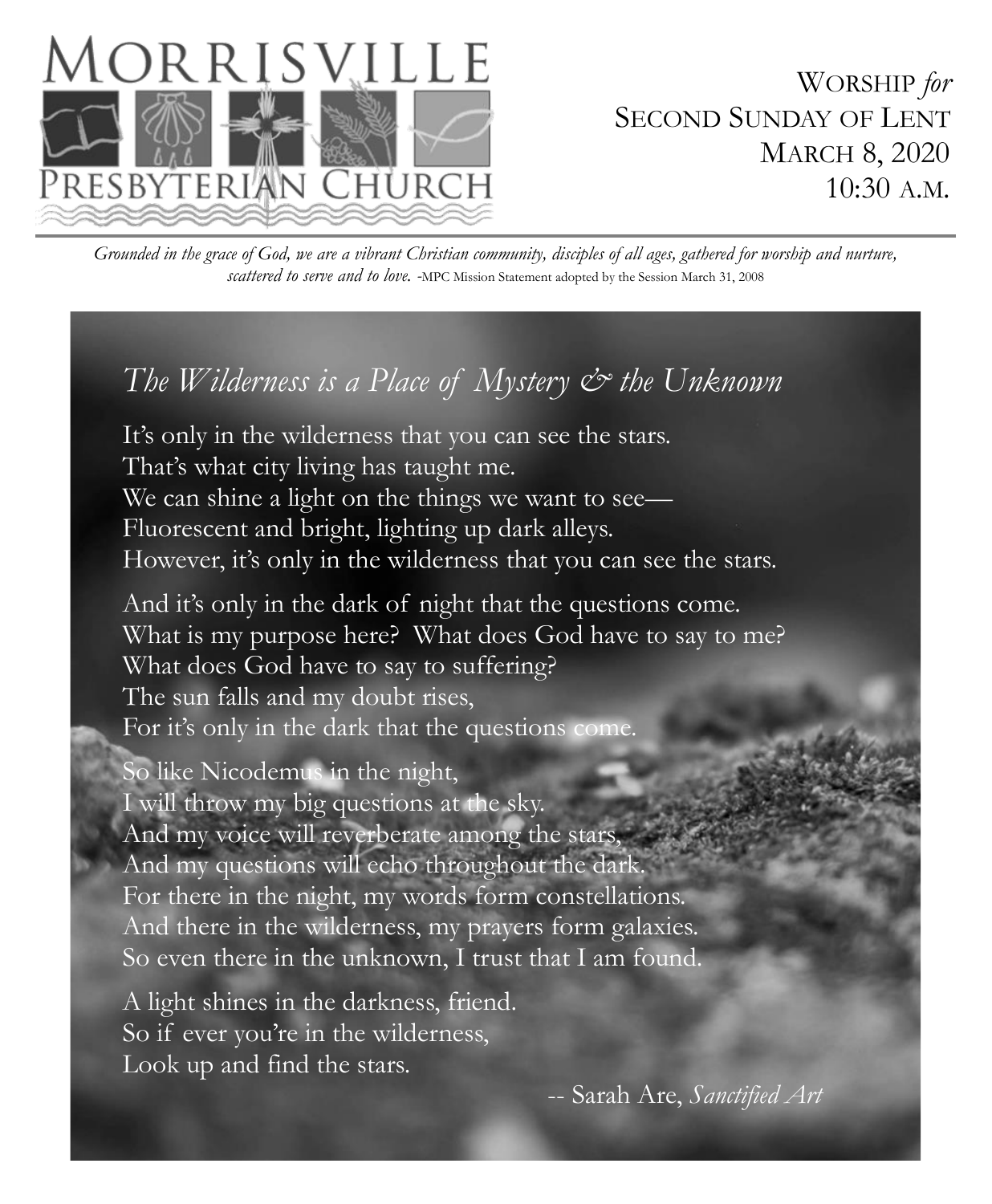# Welcome *to* Morrisville Presbyterian Church

**WE WELCOME GUESTS AND VISITORS** to our service today. If you are not a member, we invite you to consider membership with us. If you would like more information about how we can serve you, please speak to a pastor.

**FRIENDSHIP PAD**: During the Words of Welcome, please pass the red Friendship Pad to the outside aisle and back again to the center. This allows worshipers to recognize people in their pew, and helps staff members identify those who may need attention.

**THE CHANCEL FLOWERS** are offered to the glory of God and are given in gratitude to the missions and ministries of our Presbyterian Women. Today is "Celebrate the Gifts of Women Sunday" in the PCUSA. This year we honor women of faith, those who may have felt their faith falter at times, and those who held fast to faith. We give thanks—for their persistence, their witness, their words, their actions. We know we stand on their shoulders. MPC is grateful for the many women of our church family whose faith-centered lives enrich us all.

**USHERING AT TODAY'S SERVICE**: Head Usher Alice Garcia, Joanne Broadbent, Lori Newman, Joy Rees, Tom Smith, and David Stoneburner. Junior Deacons are Catherine Moyer-Harrington and Madison Neiman.

**HYMNALS, BIBLES, & BULLETINS WITH LARGE PRINT** are available during worship each Sunday morning from a Deacon in the Narthex. Please return the Hymnal and/or Bible after the service.

**HEARING ASSISTANCE DEVICES** are available for use anywhere in the sanctuary during worship. These pocketsized receivers are available from Deacons in either Narthex and are to be returned after the service.

**CHILDCARE** is provided in the Nursery/Pre-School room from 9:15 a.m. – 11:45 a.m. each Sunday. Children, aged 0-2, are welcome in the nursery during our education hour (9:30 a.m. - 10:15 a.m.). Children, aged 0-4, are welcome in the nursery during worship. Parents, please feel free to use our nursery, or keep your children with you in worship. If you need help locating the nursery, please don't hesitate to ask an usher.

### **WORSHIP NOTE**

*\* The asterisk indicates that those who are able may please stand.* 

## **PUBLICATION DEADLINES**

*Please forward any announcements for weekly Bulletin by noon Tuesday of each week to* **Bulletin@MPCusa.net.** 

*Articles for the April edition of "Currents" are due by March 10. Send articles to* **Currents@MPCusa.net.**

# **CONTACT US MORRISVILLE PRESBYTERIAN CHURCH STAFF**

771 North Pennsylvania Ave. | Morrisville, PA 19067 | 215.295.4191 | Office@MPCusa.net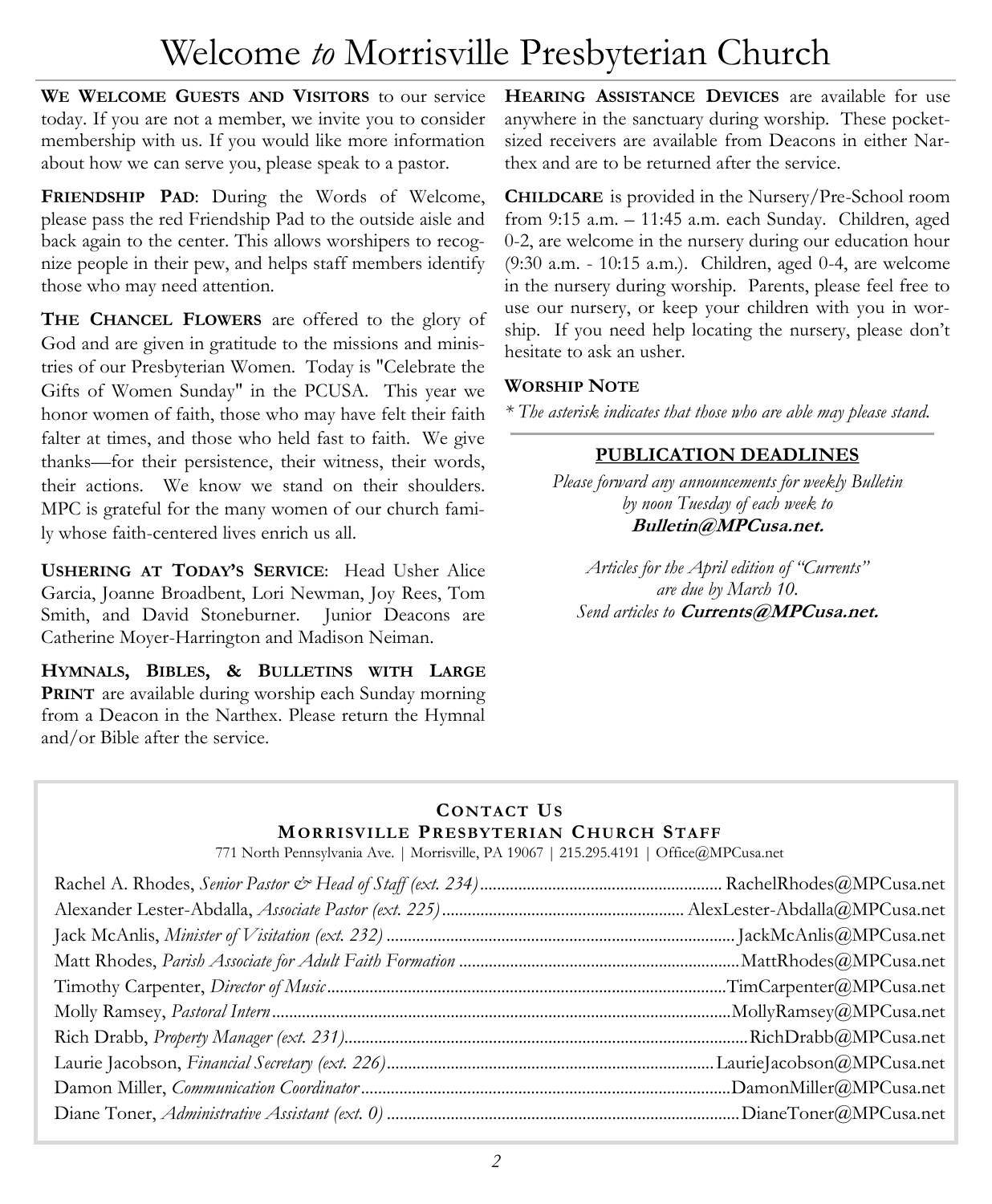# SECOND SUNDAY OF LENT

# **G A T H E R I N G**

PRELUDE — *Italian Concerto, II. Andante* - Johann S. Bach Mark Shockey WORDS *of* WELCOME Pastor Rhodes CHORAL INTROIT — *Psalm 121* - Katie Austin Chancel Choir \*CALL *to* WORSHIP Drew Hunger One: All are welcome here— **All: The young and old, those who have visions and those who dream dreams.**  One: All are welcome here— **All: The sinner and saint, those who seek forgiveness and those who long for peace.**  One: All are welcome here— **All: The hurt and the doubting, those who know the wilderness and those who feel lost.**  One: All are welcome here; for you are loved by God, and this is God's house. **All: Let us worship God together!**

\*HYMN 49 — *The God of Abraham Praise* LEONI

# \*PRAYER of CONFESSION Pastor Lester-Abdalla

**God, we give you our hearts. They are brimming with doubt and are saturated with fear, but we give them to you anyway, for you promise to love us as we are. You promise to walk with us to the ends of the earth, so in this moment, we promise to tell the truth.**

**God, you ask us to be brave and bold, but we cower in fear. You ask us to love our neighbors as ourselves, but we hold tight to privilege and the status quo. And you ask us to risk it all to follow you, but we are content with the injustices at hand. Forgive us for our sin and lift our eyes to you. Lift our eyes to the hills.** 

\*SILENT PRAYERS *of* CONFESSION *Here each worshiper may offer silent prayers of confession.*

\*RESPONSE 601 — *Amen* (DANISH) Congregation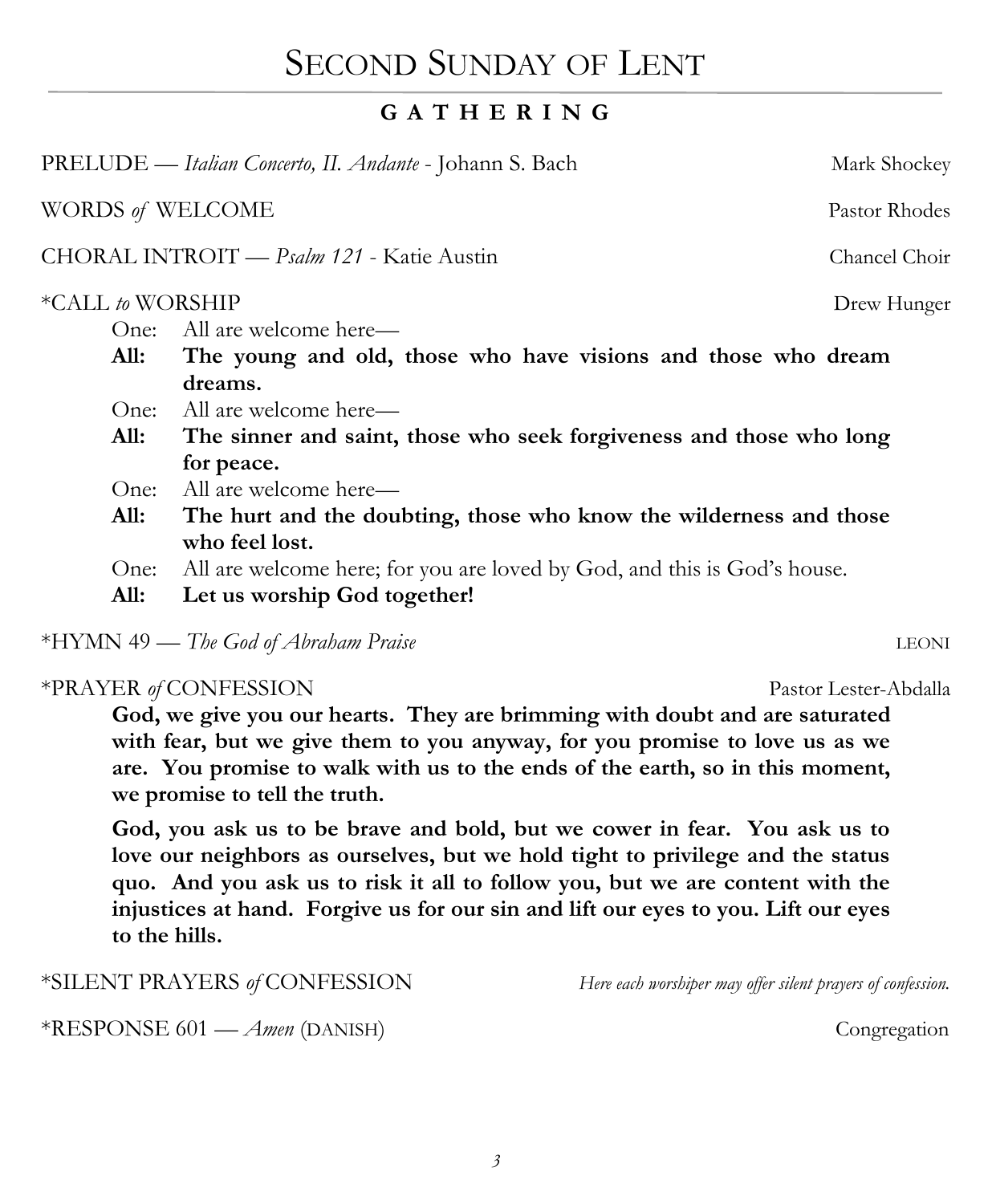### \*PROMISE *of* FORGIVENESS

One: Friends, God is for us and not against us! For that very reason, God sent the Son into the world not to condemn the world, but that the world might be saved through him. Believe the good news and let us proclaim it together:

### **All: In Jesus Christ we are forgiven! Thanks be to God!**

\*RESPONSE *to* GOD'S PARDON (back cover of hymnal) — *Glory to the Father* GLORIA PATRI

#### \*THE PEACE

One: The Peace of Christ be with you.

### **All: And also with you.**

One: Let us greet one another with the Peace of Christ.

*As a sign of their reconciliation in Christ, the people share the Peace of Christ, greeting one another with these or similar words: "The Peace of Christ be with you," "Peace be with you," or simply, "Peace."* 

# **L I T U R G Y** *o f t h e* **W O R D**

#### PRAYER *for* ILLUMINATION

### PSALTER READING — *Psalm 121* (Old Testament, page 539)

- One: I lift up my eyes to the hills—from where will my help come?
- **All: My help comes from the Lord, who made heaven and earth.**
- One: He will not let your foot be moved; he who keeps you will not slumber.
- **All: He who keeps Israel will neither slumber nor sleep.**
- One: The Lord is your keeper; the Lord is your shade at your right hand. The sun shall not strike you by day, nor the moon by night.
- **All: The Lord will keep you from all evil; he will keep your life.**
- One: The Lord will keep your going out and your coming in,
- **All: From this time on and for evermore.**
- One: This is the Word of the Lord.
- **All: Thanks be to God.**

ANTHEM — *Lord, Who Throughout These Forty Days -* Linda Cable Shute Chancel Choir

*Lord, who throughout these forty days, for us did fast and pray, Teach us with you to mourn our sins, and close by you to stay.* 

*As you did hunger bear and thirst, so teach us, gracious Lord, To die to self, and always live by your most holy word.* 

*And through these days of penitence, and through your Passiontide, Forevermore, in life and death, O Lord, with us abide.* 

-- Claudia Frances Hernaman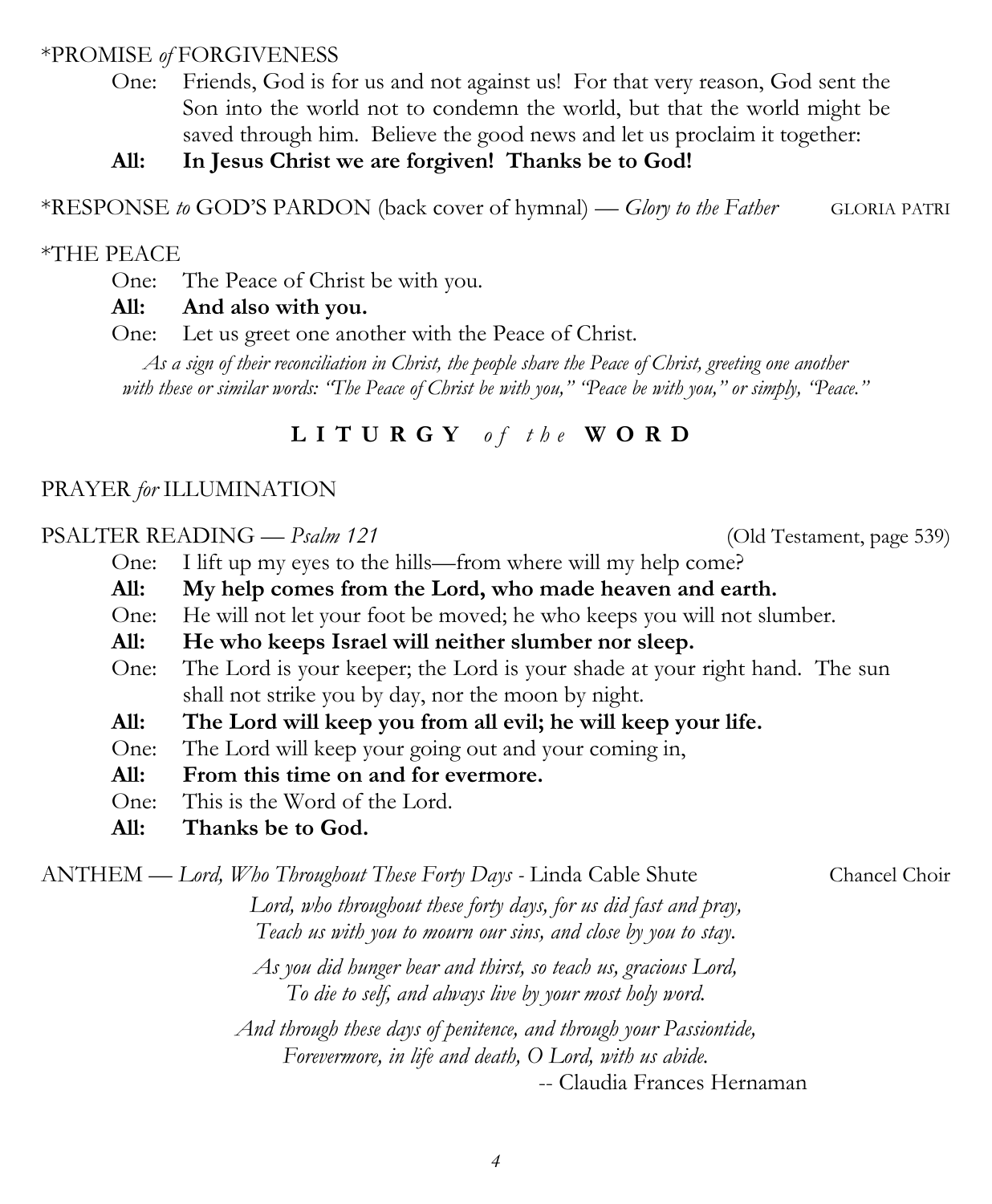TIME *for* YOUNG DISCIPLES

*Children in grades K-5 may leave for music time with Mr. Carpenter.*

GOSPEL READING — *John 3:1-17* (New Testament, page 88)

One: This is the Gospel of the Lord.

**All: Thanks be to God.**

**SERMON** *Questions in the Dark* Pastor Rhodes

\*HYMN 215 — *What Wondrous Love Is This* WONDROUS LOVE

\*AFFIRMATION *of* FAITH — from *A Brief Statement of Faith, PC (USA)* Molly Ramsey

**We trust in Jesus Christ, fully human, fully God. Jesus proclaimed the reign of God: preaching good news to the poor and release to the captives, teaching by word and deed and blessing the children, healing the sick and binding up the brokenhearted, eating with outcasts, forgiving sinners, and calling all to repent and believe the gospel. Unjustly condemned for blasphemy and sedition, Jesus was crucified, suffering the depths of human pain and giving his life for the sins of the world. God raised this Jesus from the dead, vindicating his sinless life, breaking the power of sin and evil, delivering us from death to life eternal. With believers in every time and place, we rejoice that nothing in life or in death can separate us from the love of God in Christ Jesus our Lord. Amen.**

### PRAYERS *of* THANKSGIVING *and* SUPPLICATION

THE LORD'S PRAYER (page 35 in the hymnal, *debts and debtors*)

### **OFFERING**

Invitation to Give Presentation of Gifts Offertory Music — *Victim Divine, Thy Grace We Claim* - Vulpius/Cassler \*Doxology 606 — *Praise God, from Whom All Blessings Flow* OLD HUNDREDTH \*Prayer of Dedication

# **S E N D I N G**

\*HYMN 618 — *O Love, How Deep, How Broad, How High* DEO GRACIAS

\*CHARGE *and* BLESSING

\*CHORAL BENEDICTION

\*POSTLUDE — *Trio & Grand Jeu* - Louis Marchand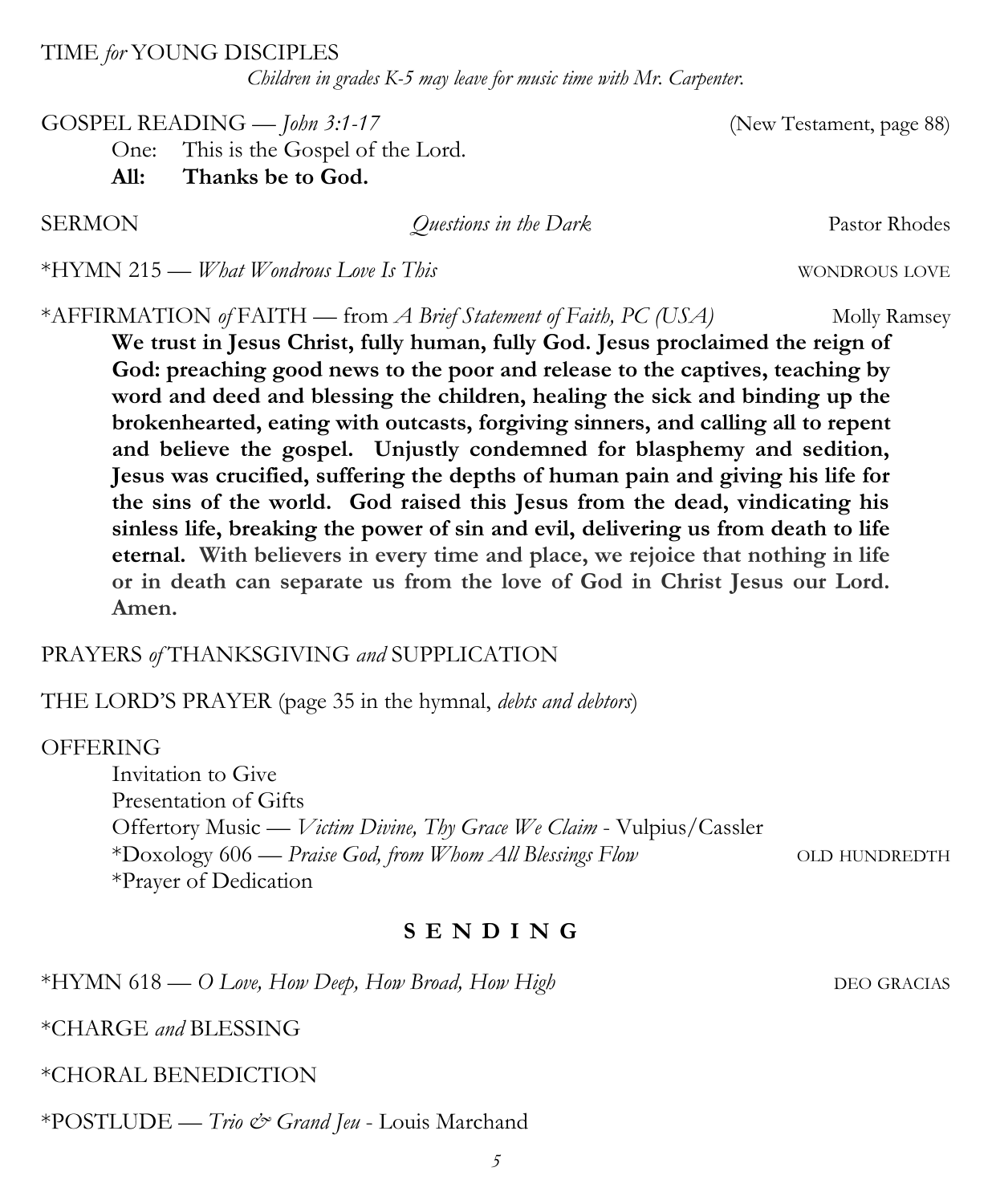### **BRINGING THE WILDERNESS IN**

During the season of Lent, we're journeying together using the theme of "wilderness", for Lent begins in the wilderness. The Spirit guides Jesus into the wilderness where he comes face to face with temptation and struggle. Yet in his forty days of fasting, resisting, and wandering, Jesus is shaped and formed for his ministry. Similarly, through the wilderness of Lent, we are invited to surrender to the wild leadings of the Spirit. We rarely enter the wilderness willingly, but hopefully through our wandering we remember who we are and whose we are. As you can see on our windowsills, our sanctuary is adorned with elements of the wilderness. Instead of running away from the wilderness, we have brought the wilderness in—to face it, to confront it, and find our way through it. We pray that your Lenten journey in the wilderness will be one where faith is born, nurtured, challenged, and resurrected. Liturgy by: Lisle Gwynn Garrity | sanctifiedart.org



# **SUPPER SERIES**

# **Wednesdays, through April 1 6:00 p.m. - Supper 6:30 p.m. - Worship Service**

**Let us sing! Let us pray! Let us worship God together!**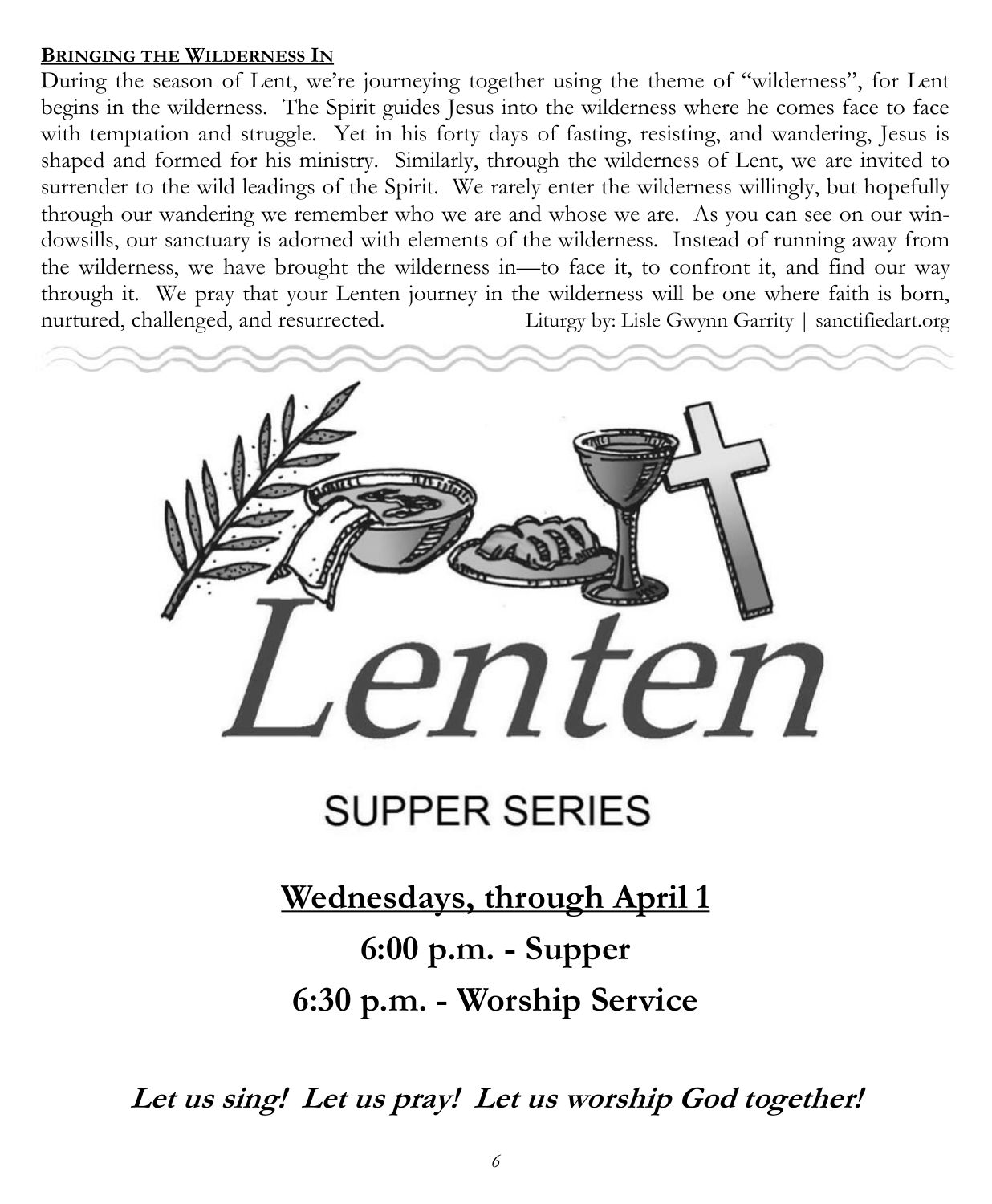# **TODAY AT 1:00 P.M.!**

# **WEEKDAY NURSERY SCHOOL OPEN HOUSE**

2:30 p.m. in Room 123.

Mr. George Story Hour returns at 1:30 p.m. as part of the Open House for prospective families. All are welcome to join the fun in Rooms 220-222.

# **MARCH'S ADULT EDUCATION**

The theme for Adult Education in March is "Mental Health Part 2" and is led by Rev. Matt Rhodes. Classes range from a discussion on fears to examining the wisdom of our emotions. All adults are invited to come and take part in these powerful lessons and feel free to bring a friend. Adult Sunday School is held from 9:30 to 10:15 a.m. in the Conference Room.

# **LENTEN DEVOTIONALS**

Lenten devotionals selected for this season come from *Sanctified Art,* a collective of artists in ministry who put together worship materials. This year we will be using their art, poetry, and prompts to guide us on an interactive Lenten journey through the wilderness. Devotionals can be picked up after worship in both narthexes from the deacons.

## **HIGH SCHOOL STUDENTS NEEDED TO SERVE BREAKFAST**

On Saturday, March 21, high school students will take part in the preparation and serving of breakfast at the First Presbyterian Church of Trenton. Everyone will meet at MPC's parking lot at 6:45 a.m. Please RSVP to Dawn Flook at flookfamily5@gmail.com if you are interested in participating.

# **VIDEO MINISTRY VOLUNTEERS NEEDED**

The Weekday Nursery School will host an Open The Video Ministry is looking for volunteers to House today, Sunday, March 8, from 1:00 to help with the recording of the worship service on Sundays. Positions in the video room upstairs include operating cameras and switching between them, and operating the sound board. For those who wish to remain in the sanctuary, a volunteer is needed to operate the sanctuary sound remotely through the use of the ministry's iPad. Commitments are flexible to your availability and desire to serve. If you can operate a computer and/or an iPad, you can be a part of this important outreach ministry. Training is available for all positions. If you are interested,<br>please contact Rich Drabb at richcontact Rich Drabb at rich-

|          | <b>HOLY WEEK</b><br>Worship<br><b>SCHEDULE</b>                                                                     |
|----------|--------------------------------------------------------------------------------------------------------------------|
| April 5  | Palm Sunday<br>10:30 Worship & Communion                                                                           |
| April 9  | <b>Maundy Thursday</b><br>6:00 p.m. - Supper<br>6:30 p.m. - Worship Service &<br>Communion                         |
| April 10 | Good Friday<br>Noon - Worship Service<br>Episcopal Church<br>of the Incarnation<br>1505 Makefield Rd., Yardley, PA |
| April 12 | <b>Easter Sunday</b><br>10:30 a.m. - Worship Service                                                               |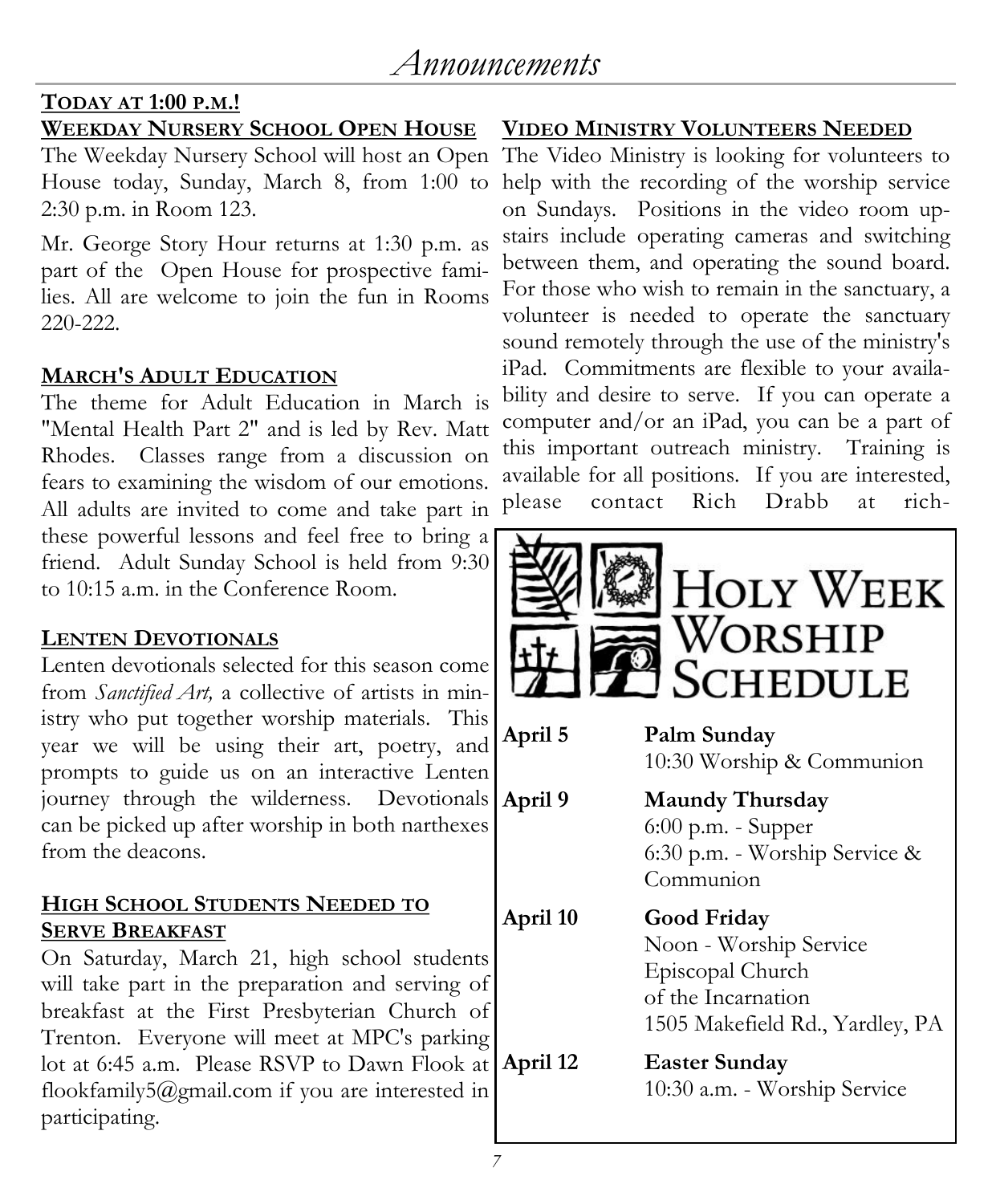

# Podcasts of recent sermons are now available for downloading.

Visit https://mpcusa.buzzsprout.com or follow the link on the Sermons page of the MPC website at www.mpcusa.org.

# MPC *Weekly Calendar*

## **SUNDAY, March 8 - Second Sunday of Lent**

| $8:30$ a.m. | God's Thunder              | Chapel          |
|-------------|----------------------------|-----------------|
| 9:30        | Sunday School for All Ages |                 |
| 10:30       | <b>Worship Service</b>     | Sanctuary       |
| 11:30       | Fellowship Time Reception  | Lounge          |
|             | Host: Deacons              |                 |
| 11:45       | Teen Choir                 | Music Room      |
| 11:45       | Nominating Comm.           | Conference Room |
| $1:00$ p.m. | Weekday Nursery School     | Rooms 123 &     |
|             | Open House                 | 220-222         |

### **MONDAY, March 9**

| $9:00$ a.m. | Clothing Center Set-up  | Room 4          |
|-------------|-------------------------|-----------------|
| Noon        | Deborah Circle          | Lounge          |
| $6:00$ p.m. | Cub Scout Pack 3        | Rooms 220-222   |
| 7:00        | Boy Scout Troop 3       | Fellowship Hall |
| 7:00        | Food Center Bag Packing | Fellowship Hall |
| 7:00        | Rebecca Circle          | Conference Room |
| 7:00        | Stewardship Comm.       | Room 208        |
| 7:15        | Boy Scout Troop 3       | Chapel          |
|             | Parent Meeting          |                 |
| 7:30        | <b>Mostly Motets</b>    | Music Room      |
| 7:30        | Evangelism &            | Room 200        |
|             | Communication Comm.     |                 |

### **TUESDAY, March 10**

| $9:00$ a.m. | Food Center Setup             | Fellowship Hall |
|-------------|-------------------------------|-----------------|
| 10:00       | Clothing Center               | Room 4          |
| 10:30       | Congregational Ministry Comm. | Lounge          |
|             | 12:30 p.m. Staff Meeting      | Conference Room |
| 5:00        | Sandra (Baz) Evans            | Lounge          |
|             | Calling Hours                 |                 |
| 6:30        | Educational Ministry Comm.    | Room 200        |
| 7:30        | Alcoholics Anonymous          | Room 220        |

## **WEDNESDAY, March 11**

|                                         | 881 WODILI, MACH 11             |                 |  |
|-----------------------------------------|---------------------------------|-----------------|--|
| 9:00 a.m.                               | Food Center                     | Fellowship Hall |  |
| Noon                                    | Brown Bag & Bible               | Conference Room |  |
| 1:00 p.m.                               | Weekly Prayer Group             | Room 200        |  |
| $6:00^{-}$                              | Cub Scout Pack 3                | Rooms 220-222   |  |
| $6:00^-$                                | Youth Club                      | Fellowship Hall |  |
| $6:00^{-}$                              | Lenten Supper                   | Fellowship Hall |  |
|                                         | & Worship                       |                 |  |
| 7:00                                    | Finance Comm.                   | Conference Room |  |
|                                         | <b>THURSDAY, March 12</b>       |                 |  |
| Noon                                    | Alcoholics Anonymous            | Room 220        |  |
| $1:00$ p.m.                             | Food Center Stocking            | Room 4          |  |
| $6:00^{-}$                              | Oakville Girl Scouts            | Room 220        |  |
| 6:30                                    | To Live Again                   | Fellowship Hall |  |
| FRIDAY, March 13                        |                                 |                 |  |
|                                         | 11:00 a.m. Food Center Stocking | Room 4          |  |
|                                         | 6:00 p.m. Cub Scout Pack 3      | Rooms 220-222   |  |
| 7:00                                    | Alcoholics Anonymous            | Lounge          |  |
|                                         | SATURDAY, March 14              |                 |  |
| SUNDAY, March 15 - Third Sunday of Lent |                                 |                 |  |
| 8:30 a.m.                               | God's Thunder                   | Chapel          |  |
| 9:30                                    | Sunday School for All Ages      |                 |  |
| 10:30                                   | <b>Worship Service</b>          | Sanctuary       |  |
| 11:30                                   | Fellowship Time Reception       | Lounge          |  |
|                                         | Host: Clothing Center           |                 |  |
| 11:45                                   | Teen Choir                      | Music Room      |  |
|                                         |                                 |                 |  |

To view upcoming events and meetings, please visit www.mpcusa.org and click on "Calendar" from the home page.

**M O R R I S V I L L E P R E S B Y T E R I A N C H U R C H** 771 NORTH PENNSYLVANIA AVENUE | MORRISVILLE, PA 19067 215.295.4191 | WWW.MPCUSA.ORG